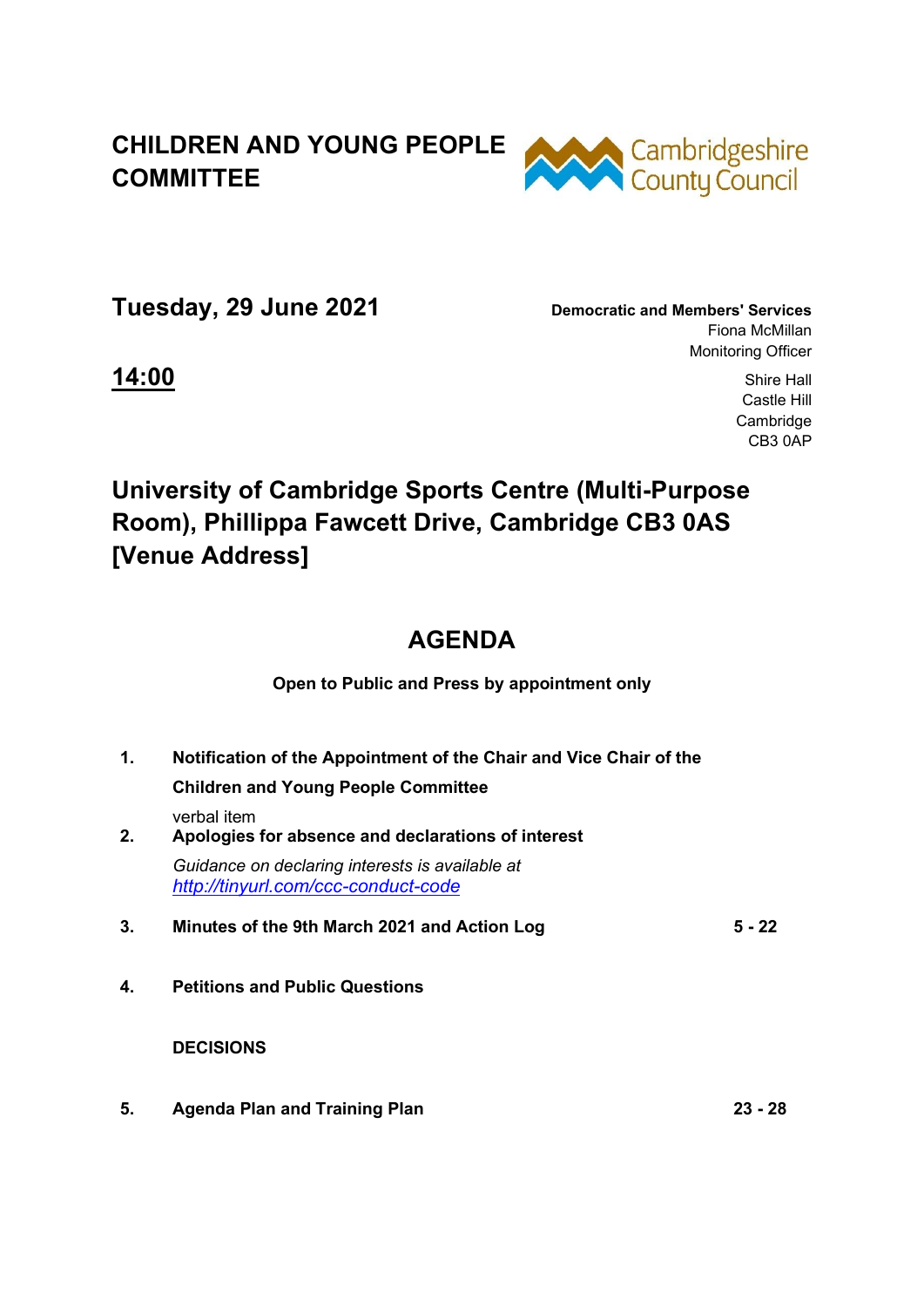#### **KEY DECISION**

| 6.  | Childrens Occupational Therapy (OT) in Cambridgeshire Childrens 29 - 42 |            |
|-----|-------------------------------------------------------------------------|------------|
|     | <b>Community Services (CCS)</b>                                         |            |
|     | <b>OTHER DECISIONS</b>                                                  |            |
|     |                                                                         |            |
| 7.  | <b>Finance Monitoring Report</b>                                        | $43 - 80$  |
|     |                                                                         |            |
| 8.  | <b>Service Director Report</b>                                          | $81 - 88$  |
| 9.  | <b>Supporting Vulnerable Families</b>                                   | $89 - 98$  |
|     |                                                                         |            |
| 10. | <b>Cambridgeshire Sufficiency Strategy</b>                              | $99 - 150$ |

**11. Appointments to Outside Bodies and Internal Advisory Groups and Panels Report 151 - 164**

The Children and Young People Committee comprises the following members:

*For more information about this meeting, including access arrangements and facilities for people with disabilities, please contact* 

#### **COVID-19**

The legal provision for virtual meetings no longer exists and meetings of the Council therefore take place physically and are open to the public. Public access to meetings is managed in accordance with current COVID-19 regulations and therefore if you wish to attend a meeting of the Council, please contact the Committee Clerk who will be able to advise you further.

Councillor Bryony Goodliffe (Chair) Councillor Maria King (Vice-Chair) Councillor David Ambrose Smith Councillor Michael Atkins Councillor Alex Bulat Councillor Simon Bywater Councillor Claire Daunton Councillor Anne Hay Councillor Samantha Hoy Councillor Jonas King Councillor Keith Prentice Councillor Alan Sharp Councillor Philippa Slatter Councillor Simone Taylor and Councillor Firouz Thompson Canon Andrew Read (Appointee) Flavio Vettese (Appointee)